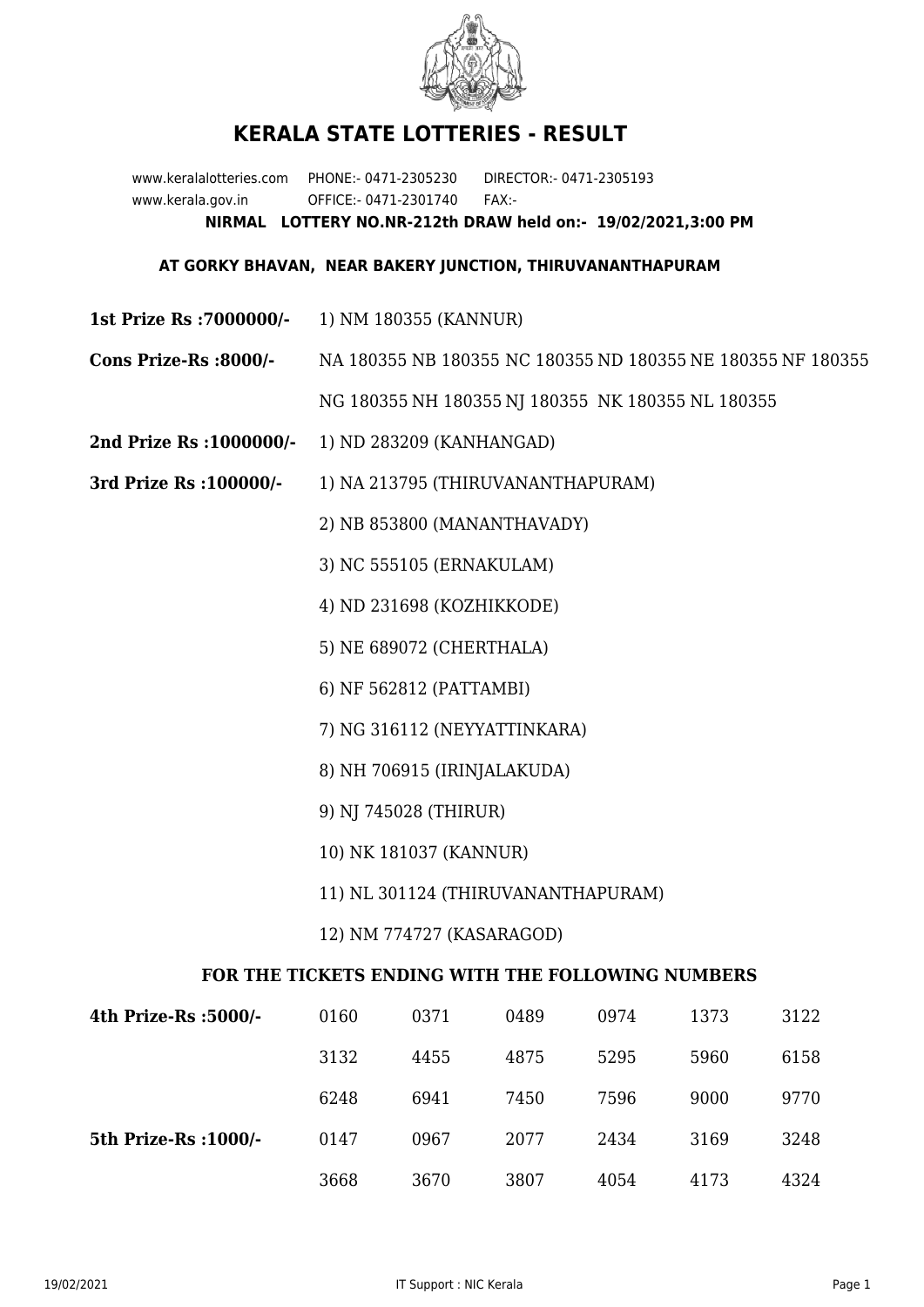|                      | 4343 | 4373 | 4439 | 4580 | 4700 | 5400 |
|----------------------|------|------|------|------|------|------|
|                      | 5504 | 5610 | 5734 | 6258 | 6330 | 6697 |
|                      | 6977 | 7504 | 7722 | 8090 | 8165 | 8295 |
|                      | 8631 | 8839 | 9150 | 9222 | 9485 | 9858 |
| 6th Prize-Rs :500/-  | 0469 | 0531 | 0652 | 0791 | 1253 | 1273 |
|                      | 1277 | 1489 | 1545 | 1815 | 1838 | 2026 |
|                      | 2209 | 2426 | 2495 | 2497 | 2528 | 2583 |
|                      | 2865 | 3080 | 3094 | 3173 | 3204 | 3255 |
|                      | 3545 | 3592 | 3875 | 4047 | 4144 | 4188 |
|                      | 4218 | 4296 | 4396 | 4768 | 4969 | 5058 |
|                      | 5207 | 5243 | 5282 | 5313 | 5424 | 5471 |
|                      | 5476 | 5576 | 5683 | 5933 | 5941 | 6067 |
|                      | 6274 | 6353 | 6629 | 6656 | 6839 | 6866 |
|                      | 7060 | 7231 | 7458 | 8087 | 8333 | 8402 |
|                      | 8677 | 8865 | 9087 | 9164 | 9229 | 9311 |
|                      | 9613 | 9671 | 9939 | 9958 |      |      |
| 7th Prize-Rs : 100/- | 0125 | 0208 | 0266 | 0275 | 0669 | 0734 |
|                      | 0814 | 0832 | 0876 | 1244 | 1347 | 1457 |
|                      | 1648 | 1779 | 2025 | 2071 | 2149 | 2180 |
|                      | 2244 | 2264 | 2328 | 2455 | 2487 | 2560 |
|                      | 2577 | 2612 | 2708 | 2748 | 2778 | 2855 |
|                      | 2861 | 2891 | 2894 | 2946 | 3055 | 3165 |
|                      | 3201 | 3237 | 3414 | 3487 | 3490 | 3583 |
|                      | 3616 | 3648 | 3764 | 3833 | 3989 | 4044 |
|                      | 4081 | 4165 | 4196 | 4344 | 4531 | 4539 |
|                      | 4552 | 4562 | 4606 | 4615 | 4650 | 4710 |
|                      | 4766 | 4897 | 5120 | 5342 | 5461 | 5491 |
|                      | 5551 | 5598 | 5659 | 5808 | 5854 | 6029 |
|                      | 6037 | 6128 | 6139 | 6222 | 6239 | 6305 |